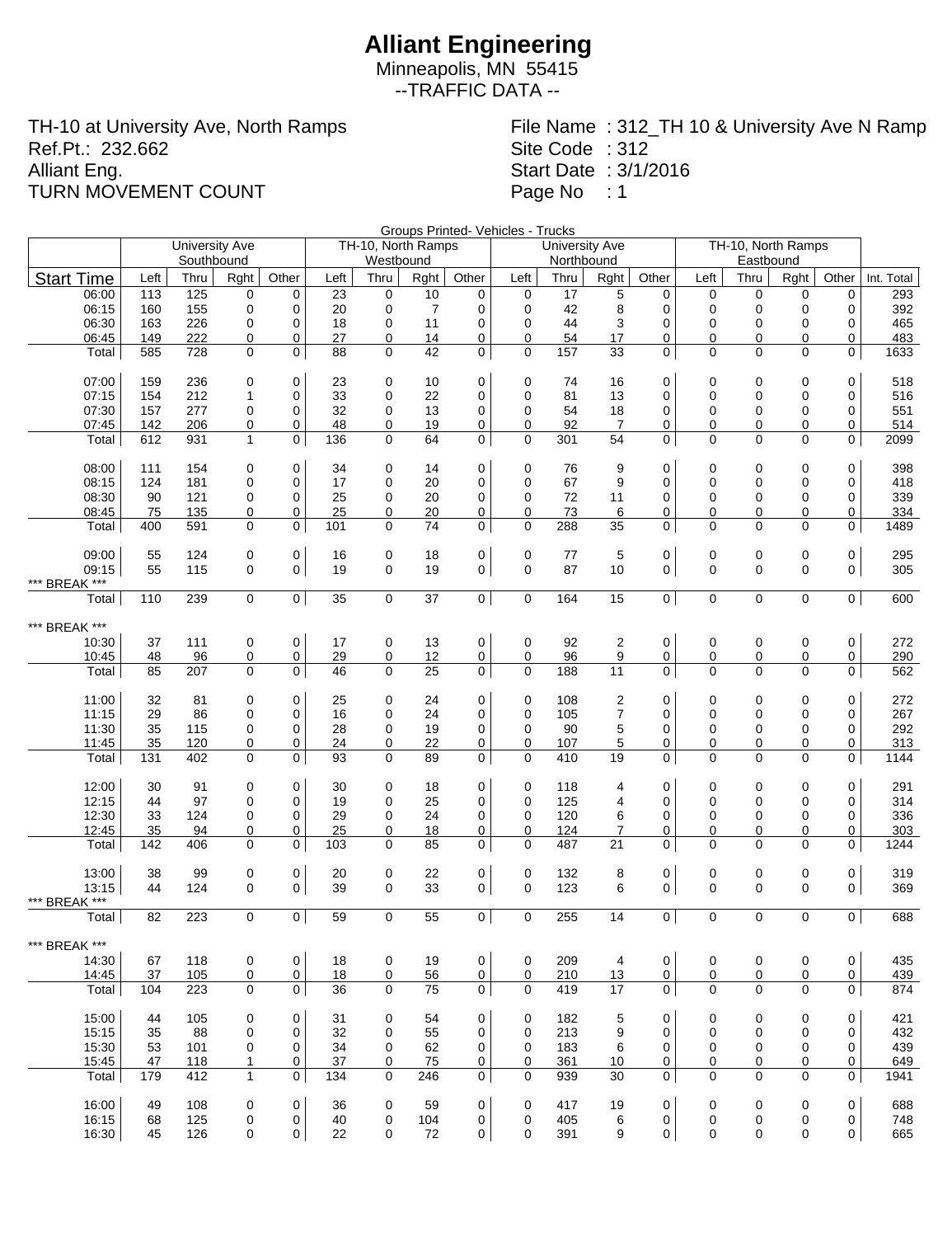Minneapolis, MN 55415 --TRAFFIC DATA --

TH-10 at University Ave, North Ramps Ref.Pt.: 232.662 Alliant Eng. TURN MOVEMENT COUNT

File Name : 312\_TH 10 & University Ave N Ramp Site Code : 312 Start Date : 3/1/2016 Page No : 2

|                    |      |                |             |             |      |                    |      | Groups Printed- Vehicles - Trucks |          |                |      |       |                    |              |          |             |            |
|--------------------|------|----------------|-------------|-------------|------|--------------------|------|-----------------------------------|----------|----------------|------|-------|--------------------|--------------|----------|-------------|------------|
|                    |      | University Ave |             |             |      | TH-10, North Ramps |      |                                   |          | University Ave |      |       | TH-10, North Ramps |              |          |             |            |
|                    |      | Southbound     |             |             |      | Westbound          |      |                                   |          | Northbound     |      |       |                    |              |          |             |            |
| <b>Start Time</b>  | Left | Thru           | Rght        | Other       | Left | Thru               | Rght | Other                             | Left     | Thru           | Rght | Other | Left               | Thru         | Rght     | Other       | Int. Total |
| 16:45              | 49   | 127            | 0           | 0           | 42   | 0                  | 76   | 0                                 | 0        | 418            | 22   | 0     | 0                  | 0            |          | 0           | 734        |
| Total              | 211  | 486            | 0           | 0           | 140  | $\mathbf 0$        | 311  | $\mathbf 0$                       | 0        | 1631           | 56   | 0     | 0                  | 0            | 0        | 0           | 2835       |
|                    |      |                |             |             |      |                    |      |                                   |          |                |      |       |                    |              |          |             |            |
| 17:00              | 43   | 112            | 0           | 0           | 19   | 0                  | 60   | 0                                 | 0        | 417            | 17   | 0     | 0                  | 0            | 0        | 0           | 668        |
| 17:15              | 62   | 117            | 0           | 0           | 31   | 0                  | 82   | 0                                 | $\Omega$ | 424            |      | 0     |                    | 0            |          |             | 723        |
| 17:30              | 51   | 120            | 0           | 0           | 35   | 0                  | 83   | 0                                 | 0        | 376            |      | 0     |                    |              |          |             | 672        |
| 17:45              | 29   | 139            | 0           | 0           | 42   | 0                  | 82   | 0                                 | 0        | 344            | 16   | 0     |                    |              |          |             | 652        |
| Total              | 185  | 488            | $\mathbf 0$ | 0           | 127  | $\mathbf 0$        | 307  | $\mathbf 0$                       | 0        | 1561           | 47   | 0     | $\mathbf 0$        | 0            | 0        | $\mathbf 0$ | 2715       |
|                    |      |                |             |             |      |                    |      |                                   |          |                |      |       |                    |              |          |             |            |
| <b>Grand Total</b> | 2826 | 5336           | 2           | $\mathbf 0$ | 1098 | 0                  | 1410 | 0                                 | 0        | 6800           | 352  | 0     | 0                  | 0            | 0        | 0           | 17824      |
| Apprch %           | 34.6 | 65.4           | 0           | 0           | 43.8 | 0                  | 56.2 | 0                                 | 0        | 95.1           | 4.9  | 0     |                    | 0            |          |             |            |
| Total %            | 15.9 | 29.9           | 0           | 0           | 6.2  | 0                  | 7.9  | 0                                 | 0        | 38.2           | 2    | 0     |                    | 0            |          | 0           |            |
| Vehicles           | 2786 | 5234           | 2           | $\mathbf 0$ | 1053 | $\Omega$           | 1391 | 0                                 | 0        | 6690           | 345  | 0     | 0                  | 0            | $\Omega$ | $\Omega$    | 17501      |
| % Vehicles         | 98.6 | 98.1           | 100         | 0           | 95.9 | 0                  | 98.7 | 0                                 | 0        | 98.4           | 98   | 0     |                    | 0            |          | 0           | 98.2       |
| Trucks             | 40   | 102            | 0           | 0           | 45   | $\mathbf 0$        | 19   | 0                                 | $\Omega$ | 110            | 7    | 0     | 0                  | $\mathbf{0}$ | $\Omega$ | 0           | 323        |
| % Trucks           | 1.4  | 1.9            | 0           | 0           | 4.1  | 0                  | 1.3  | 0                                 | 0        | 1.6            | 2    | 0     | $\mathbf 0$        | 0            | 0        | 0           | 1.8        |
|                    |      |                |             |             |      |                    |      |                                   |          |                |      |       |                    |              |          |             |            |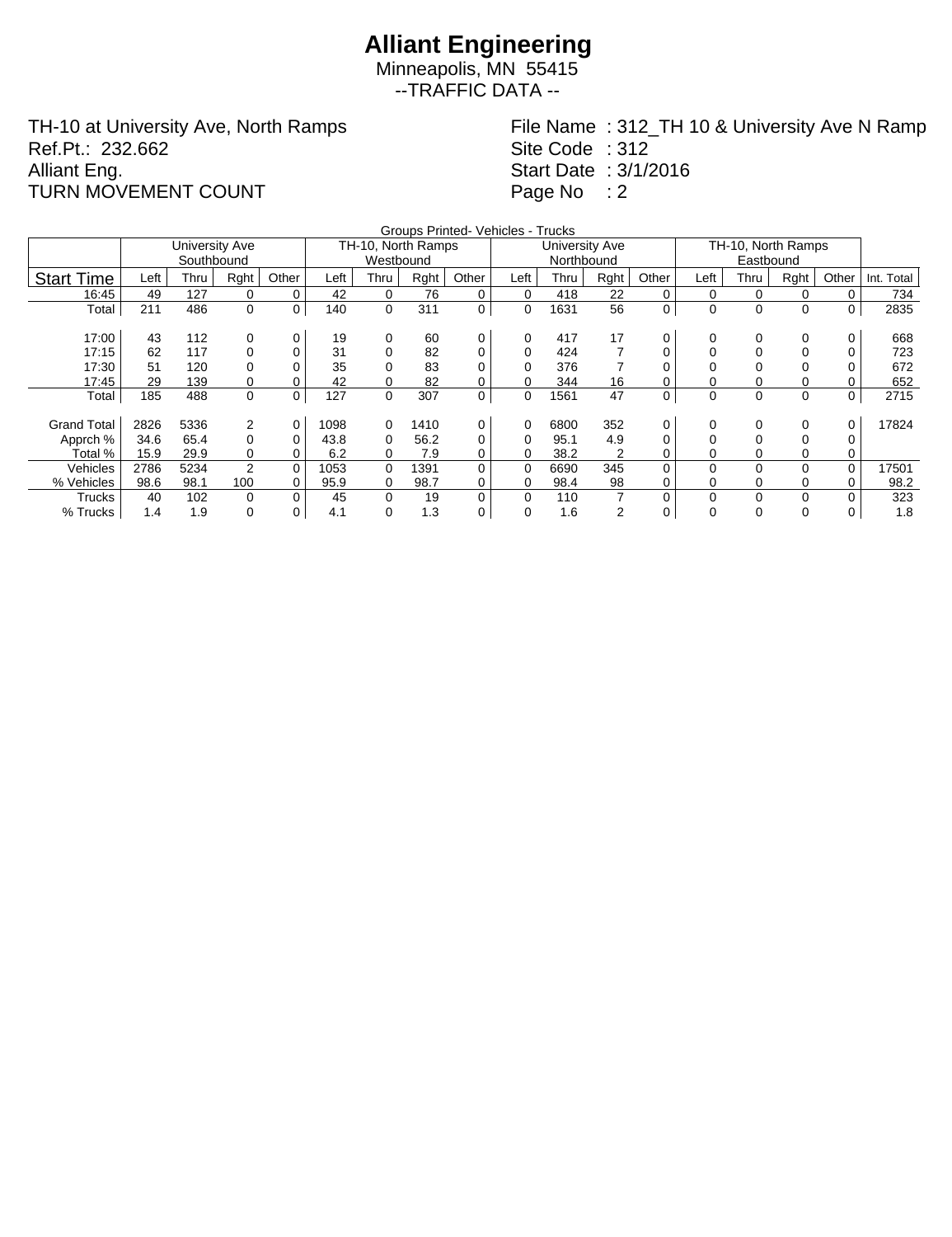Minneapolis, MN 55415 --TRAFFIC DATA --

TH-10 at University Ave, North Ramps Ref.Pt.: 232.662 Alliant Eng. TURN MOVEMENT COUNT

File Name : 312\_TH 10 & University Ave N Ramp Site Code : 312 Start Date : 3/1/2016 Page No : 3

|                                                      |      |      | University Ave |       |            | TH-10, North Ramps |      |      |       |            |            | University Ave |      |       |            |      |           | TH-10, North Ramps |       |            |            |  |  |
|------------------------------------------------------|------|------|----------------|-------|------------|--------------------|------|------|-------|------------|------------|----------------|------|-------|------------|------|-----------|--------------------|-------|------------|------------|--|--|
|                                                      |      |      | Southbound     |       |            | Westbound          |      |      |       |            | Northbound |                |      |       |            |      | Eastbound |                    |       |            |            |  |  |
| <b>Start Time</b>                                    | Left | Thru | Raht           | Other | App. Total | Left               | Thru | Rght | Other | App. Total | Left       | Thru           | Raht | Other | App. Total | Left | Thru      | Rght               | Other | App. Total | Int. Total |  |  |
| Peak Hour Analysis From 06:00 to 11:45 - Peak 1 of 1 |      |      |                |       |            |                    |      |      |       |            |            |                |      |       |            |      |           |                    |       |            |            |  |  |
| Peak Hour for Entire Intersection Begins at 07:00    |      |      |                |       |            |                    |      |      |       |            |            |                |      |       |            |      |           |                    |       |            |            |  |  |
| 07:00                                                | 159  | 236  |                |       | 395        | 23                 |      | 10   |       | 33         |            | 74             | 16   |       | 90         |      |           |                    |       |            | 518        |  |  |
| 07:15                                                | .54  | 212  |                |       | 367        | 33                 |      | 22   |       | 55         |            | -81            | 13   | 0     | 94         |      |           |                    |       | 0          | 516        |  |  |
| 07:30                                                | 57   | 277  | 0              |       | 434        | 32                 |      | 13   |       | 45         |            | 54             | 18   | 0     | 72         |      |           |                    |       |            | 551        |  |  |
| 07:45                                                | 142  | 206  |                |       | 348        | 48                 |      | 19   |       | 67         |            | 92             |      |       | 99         |      |           |                    |       |            | 514        |  |  |
| <b>Total Volume</b>                                  | 612  | 931  |                |       | 1544       | 136                |      | 64   |       | 200        |            | 301            | 54   | 0     | 355        |      |           |                    |       |            | 2099       |  |  |
| % App. Total                                         | 39.6 | 60.3 | 0.1            |       |            | 68                 |      | 32   |       |            |            | 84.8           | 15.2 | 0     |            |      |           |                    |       |            |            |  |  |
| <b>PHF</b>                                           | .962 | 840  | 250            | .00C  | .889       | .708               | 000  | .727 | .000  | .746       | .000       | .818           | .750 | .000  | .896       | .000 | .000      | .000               | .000  | .000       | .952       |  |  |